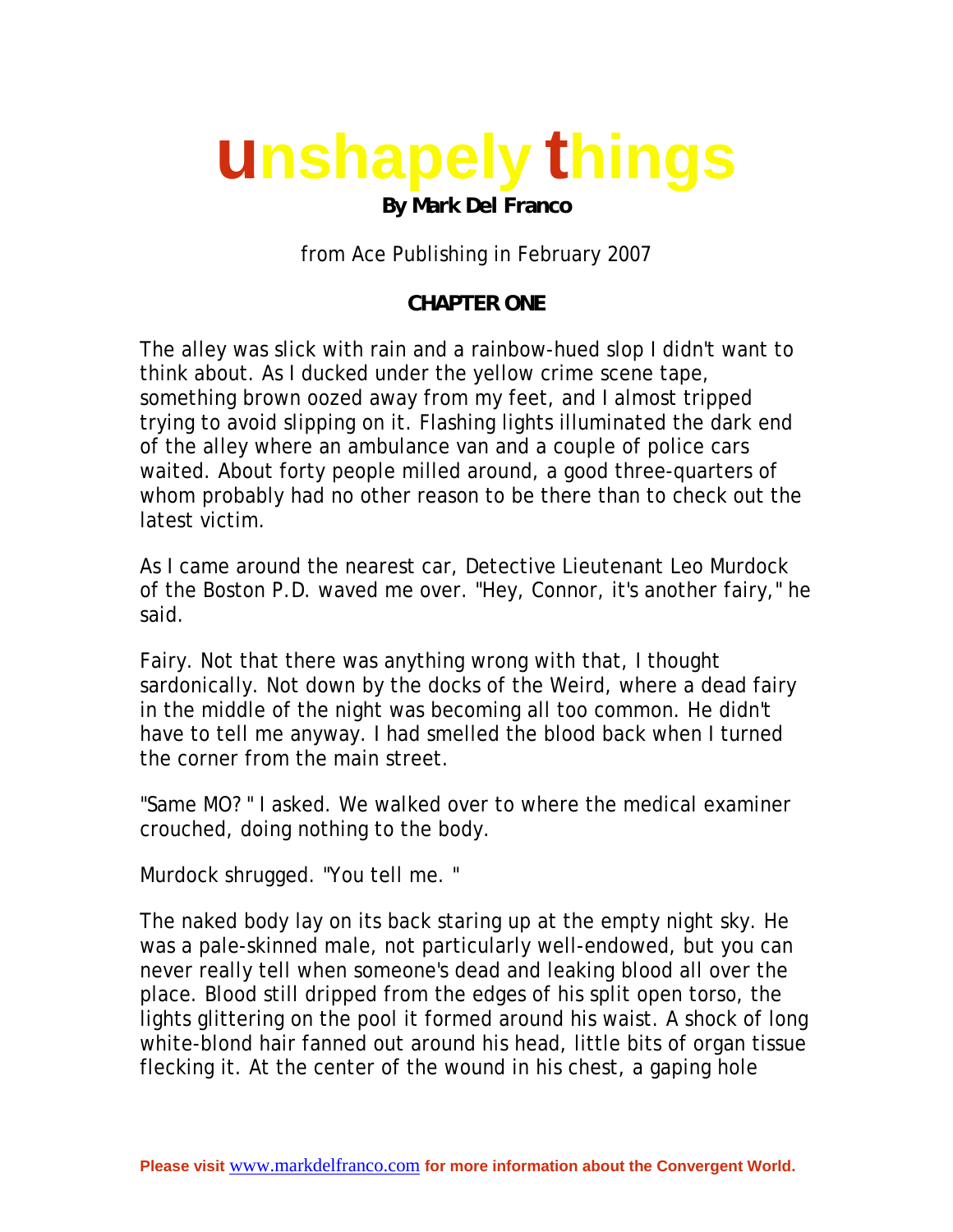showed the mangled evidence of a missing heart. His wings lay flat against the ground, a ward stone resting on each of them.

I nudged the medical examiner out of the way and crouched. The rank smell of alcohol wafted up from the body. Damn fairies never learned. They so much as look at a bottle, and they're drunk, but they still keep drinking the stuff. Putting on a latex glove, I eased a couple of exposed arteries aside and found the small stone I expected. I felt an odd null zone to my left and glanced up at Murdock. His holstered gun hovered over my head.

"Back off, buddy, " I said. "Your gun's screwing me up. "

Murdock put on an embarrassed face as he stepped off a ways. He never remembered about cold iron, and I never remembered to remind him, so I guess we both were to blame. As soon as he was a few feet away, the essences started to assert themselves. Nothing unusual, just the dead guy, maybe another fairy with him earlier in the evening, maybe an elf or two. His crotch reeked of human. He must have had a busy night—usually humans barely register.

Other than the heart, nothing else seemed to be missing. A slash across his right palm looked like a defense wound. It wasn't too deep and glanced off to the side. Probably too drunk to put up much of fight. A couple of rings on each finger and most of the toes. The killer hadn't been interested in money.

I glanced around. The alley was a classic dead end, all the doors and lower windows boarded up tight. As I started to get up, I caught sight of something red shoved between a dumpster and a box. It looked too clean to have been there very long. I stepped carefully around the body and leaned in. It was some kind of fabric with residue of the same essence as the dead guy. "Bag this and check the dumpster, " I said to no one in particular.

As I started to turn away, I paused, sensing something. The dumpster sat against a blank brick wall. I climbed up on it and inhaled. Bingo. A flit. Flit essence fades fast, so it couldn't have been there very long. I mentally kicked myself as I jumped down on the pavement. I hadn't thought to check very high up at the other crime scenes.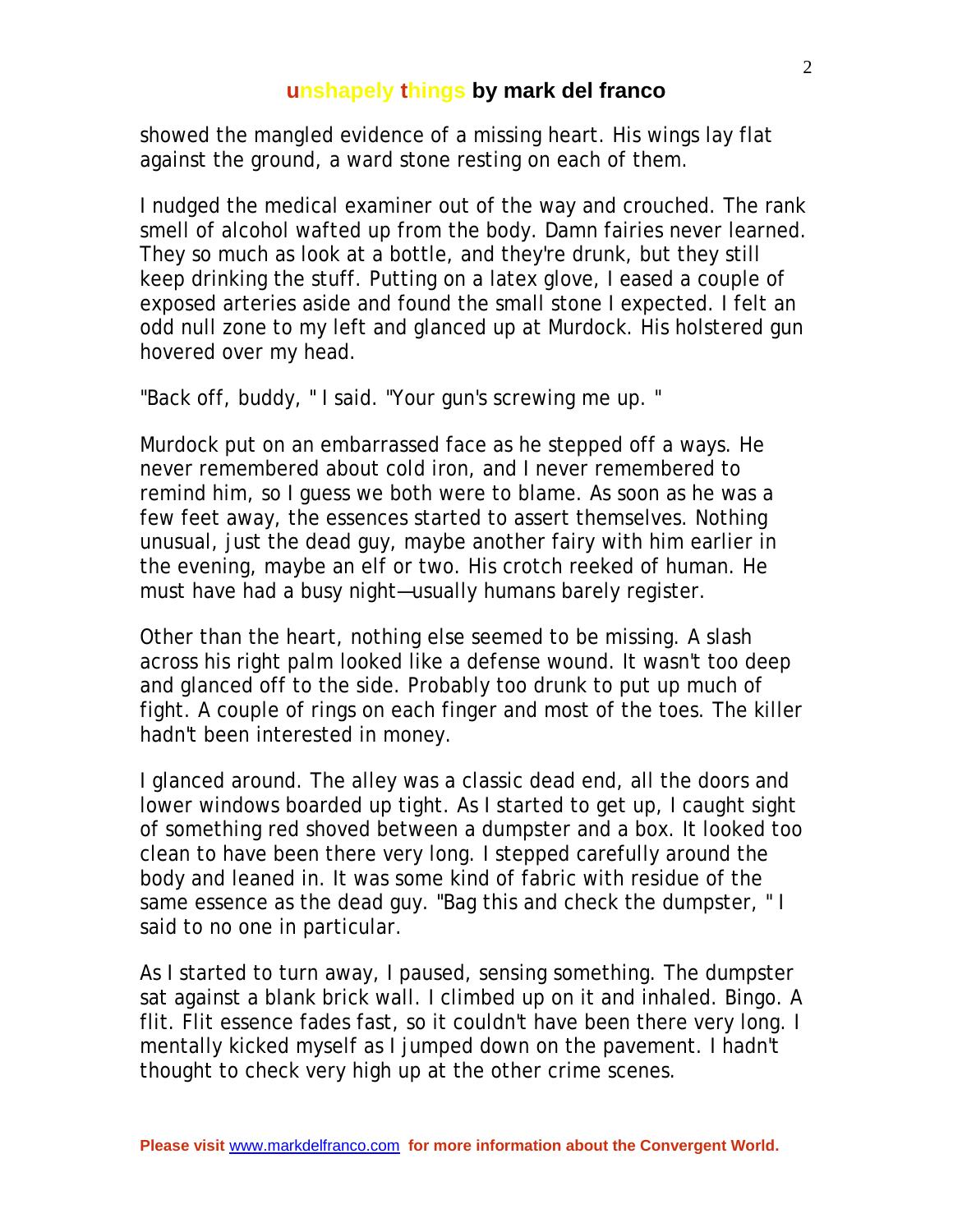"Any flits around when your guys showed up? " I asked Murdock.

He shook his head. "Body was found by someone who called 911. People were everywhere when we got here. "

I just nodded. Didn't mean anything in particular. If a flit was here when the cops arrived, people would have remembered it. Flits made it their business not to be seen too often. They were pretty good at it, camouflaging their scent, too, unless they had no reason to. Like if they didn't think anyone would look for them fifteen feet above a rank-smelling dumpster. It was a small lead, no pun intended, and I knew just who to go to ask about it. I decided not to tell Murdock. It was bad enough that he didn't understand why I couldn't just wave a magic wand to solve these things. No use having him terrorize the flit population if it was just a coincidence.

"It's the same MO, " I said. I snapped off the latex glove.

Murdock nodded and frowned. A lot of people think Murdock's dismissive. I knew him well enough to know that he cared about the freaks in the Weird. He'd been on the detail too long not to be able to transfer out anytime he wanted. But he didn't. It's one of the things I admired about him.

We walked back to his car. "You want to wait for a lift? " he asked.

"Nah, even I'm not that lazy. It's just a couple of blocks. "

"Suit yourself. I'll send you the file. " He turned back to the crowd at the barricades. A woman waved. He pretended he didn't notice. Murdock's got those dark eyes that make the ladies swoon and forget about dead bodies laying on the ground. With his angular face and broad shoulders, he's the only guy I know that gets hit on at crime scenes.

At the end of the alley, I pushed my way through the motley crew of gawkers that were held back by a police barricade. A huge woman, easily seven feet, towered over everyone, her hair flowing up even higher, tight green spandex straining against an enormous bust. I shook my head. Someone once said when it comes to murder, there's always a woman. I didn't think so in this case, though. Besides, in the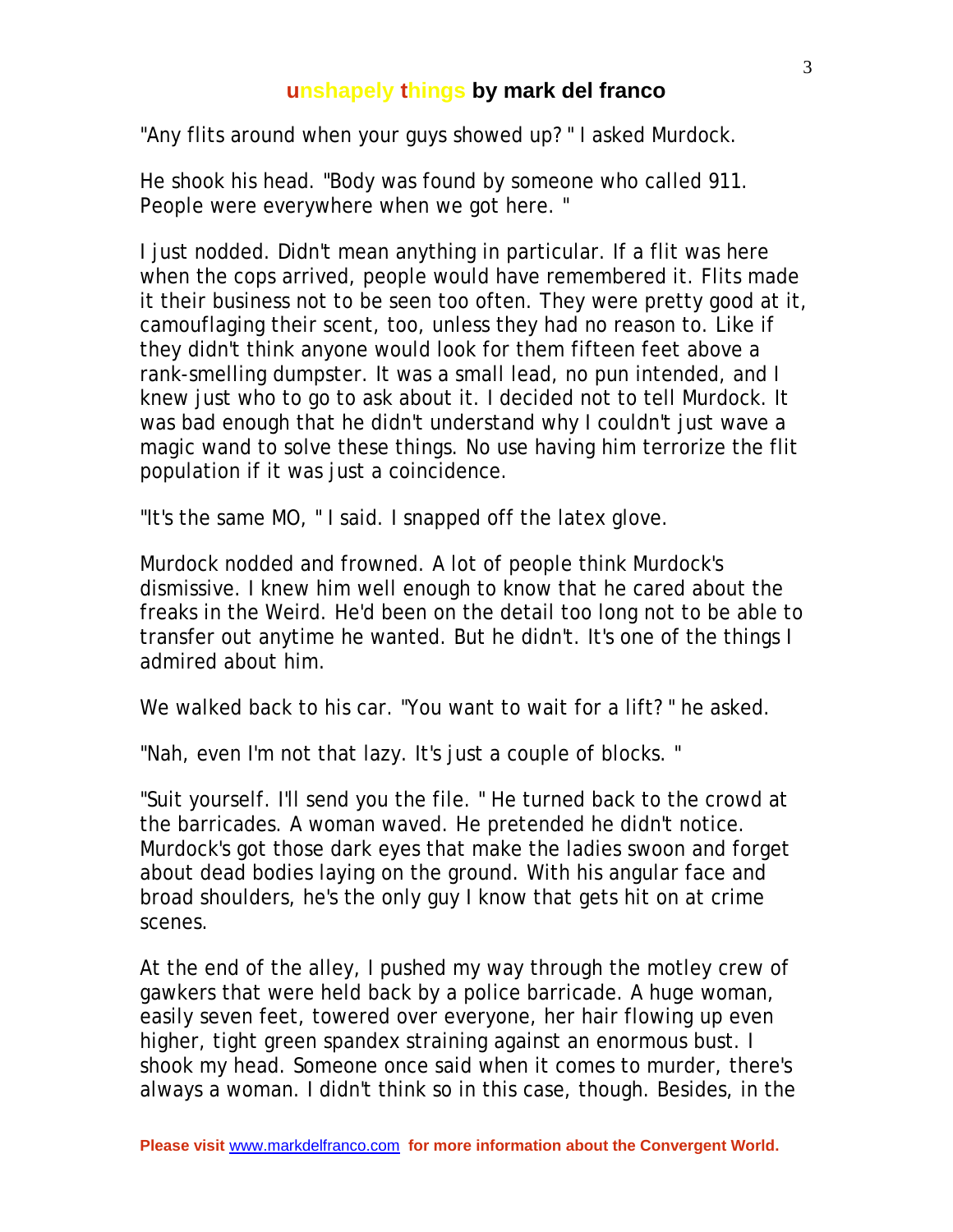Weird, half the time you didn't know if the woman in front of you was the real thing or even what species she was.

As I made my way through the maze of streets, I couldn't help but think what a waste it all was. Every time the papers said things were getting better, I knew it was a lie. As long as there were desperate people, there would be the Weird. And as long as the Weird existed, I had a reason to get up in the morning. So maybe it wasn't such a bad thing, at least for me. I never fooled myself into thinking I did more than gnaw around the edges. Even before my accident, I only kept the flashpoints from turning into conflagrations like everybody else did. I may not work in the big power leagues anymore, but I still pull my weight even if now I'm poor Connor Grey, crippled druid. At least I didn't have to deal with the politics of the Ward Guild anymore. And they do send disability checks.

My career at the Guild had been moving pretty fine. The Ward Guild monitors the fey—the druids and fairies, and the elves and dwarves and acts as a policing agency as well as a diplomatic corp. Every city with a major concentration of fey has a Guildhouse that serves as headquarters for the locals. Ultimately, all the Guildhouses report to the top in Ireland. Good old Maeve, High Queen Mucky-Muck at Tara.

I miss some of it though. The money. The big apartment. A date any night of the week if I wanted. My picture in the paper. In my time, I got to handle most of the high-profile crime investigations. But that's over. All gone now. Washed away the moment I met up with an environmentalist elf at the nuclear reactor. Asshole had a power ring he didn't know how to use. He lost control and some kind of feedback loop with the reactor happened. The next thing I know I'm waking up in the intensive care unit at Avalon Memorial with a migraine and most of my abilities gone. I could have cared less that the entire Northeast power grid went down. Nobody died. Not even the stupid elf.

The doctors are baffled. They know the problem is a dark smudgy mass in the middle of my brain, but they can't figure out of it's organic or not. No diagnostic, technological or otherwise, has been able to penetrate it. They offered to go in physically and look, but no one knows enough about the interface between living tissue and ability for me to trust them. They can use someone else to experiment on and get back to me. Having the power ring would go a long way toward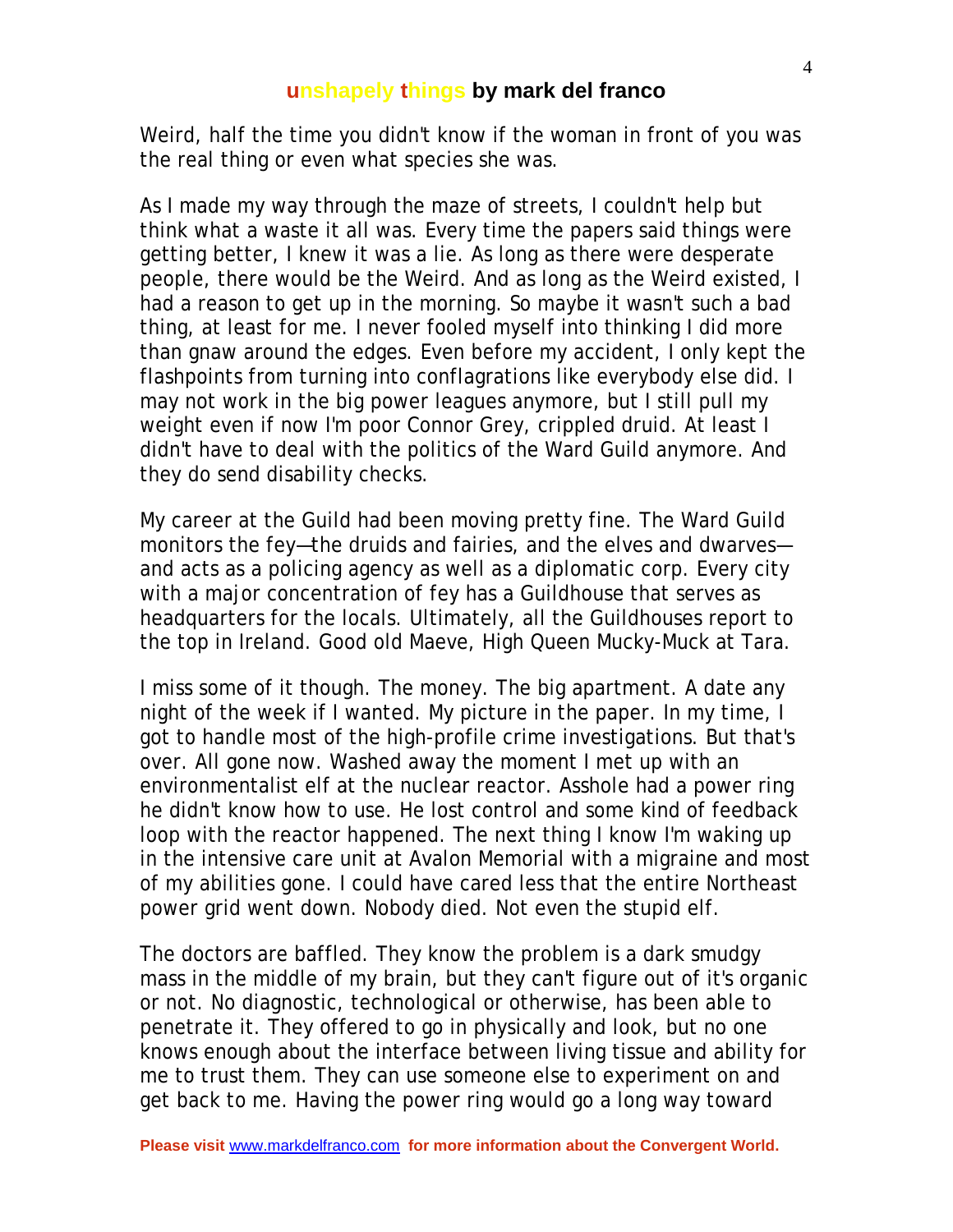helping figure it out, but it disappeared with the elf. I'd wish the jerk were dead if I didn't hope to find him someday. I just hope Murdock isn't around when I do. He'd just go all ethical on me and stop me from killing the guy. But then, he's just as upset about the whole situation as I am. Or at least thinks he is.

Murdock's a good guy. Sometimes too good for his own good. He knows I won't take charity, but that doesn't stop him from dangling interesting cases in front of me. The system was set up for the Guild to handle any crimes involving the fey—meaning anyone with the ability to manipulate essence—while the municipal police retained their usual jurisdiction over everyday humans. The way everything plays out, though, is that the Guild wants only fey-on-fey cases. The glory cases. Petty crimes, whether they involve fey or not, get punted to the local P.D. Whenever the Guild considers a crime a human matter, and most times it does, Murdock's unit picks up the slack. Human police have to take care of the Weird because the Guild doesn't much care about the fey here, unless someone important gets caught doing something. Between the disability and the occasional check Murdock squeaks out of his consultant account, I can pay the rent.

I hit the front door of my building just as dawn started creeping up. Home is an old mill warehouse in the twilight zone at the edge of the Weird, barely describable as converted. The elevator up to the fifth floor is slower than walking but I usually don't bother with the stairs. It's cheap and it's quiet and the neighbors are not prone to scrying in the middle of the night, which wakes me up. Most of the other tenants are retirees and art students, and I think we still have dwarves in the basement, though I haven't seen them in a while. My apartment's on the top floor corner. I used to have a cool retro sanctum sanctorum but now I make do with a one bedroom overlooking a rotting pier. The view of the harbor beyond that is nice though.

I do my living in the main room, the larger one, and my working in the smaller one, which sits at the corner of the building. That way I can work without the sun coming up in my eyes in the morning and have a view of the Boston skyline and the airport from my desk. They make ample diversion anytime, day or night.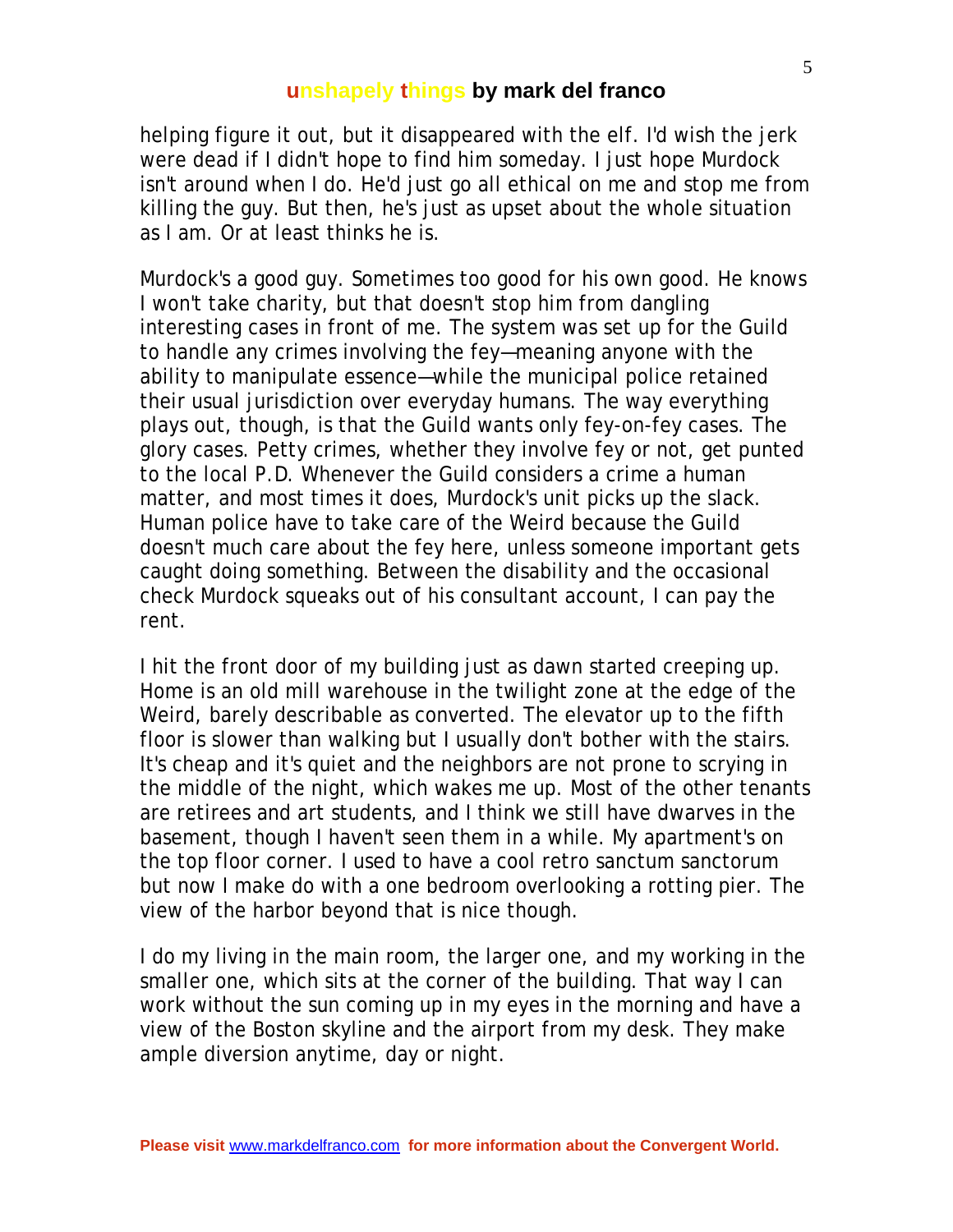I slipped into the squeaky chair in front of my computer and booted up. Opening the case notes, I gave the new victim his own database file, made notes on the scene and the body, and plotted the crime scene location in the map file. Murdock would send me more particulars as soon as he had them. Tonight's victim was number three in a weekly cycle, so Avalon Memorial had agreed to give any new cases top priority. Big of them.

The latest victim could have been either of the first two. Male fairy, prostitute by trade, found in a remote alley with his heart missing. A stone was placed in the chest cavity and ward stones set on his wings. The ward stones I could figure. Even a drunk fairy could manage some kind of flight, so the perpetrator needed the wards to nullify the wings. The stones were obviously some kind of talismanic replacement but not part of any ritual I ever knew. They weren't charged with anything, either, except normal body essence. If any real power were involved, the residue would have lasted a lot longer than the time I took to get to the scene.

I leaned back in the chair and skimmed the bookshelf that ran around the room along the top of the wall. Ancient leather spines fought for space with cheap trade paperbacks in a profusion of incantation primers, spellcaster workbooks, grimoires, rune dictionaries, pronunciation guides for fourteen languages--three of them technically dead and one that never was--and a complete set of first edition Lloyd Alexander. The ritual I needed to know very likely lay buried somewhere in the pages. As I contemplated an old Celtic handbook of spells perched close to the edge, I decided three hours sleep was way too few for ogham reading—or anything else.

I got up and went into the kitchen galley off the living room. The fridge bulb made it abundantly clear I needed to get some groceries. I pulled out a thimble-size bottle with a little yellow point of light in it. "Glow bees " most people called them, the poor man's sending. Humans with fey friends used them mostly, though they didn't work for everyone. Even when they did, the average human had to hold them for a couple of hours to get a decent charge on them. Email was quicker. I have to use them now. Most of my sendings go astray these days.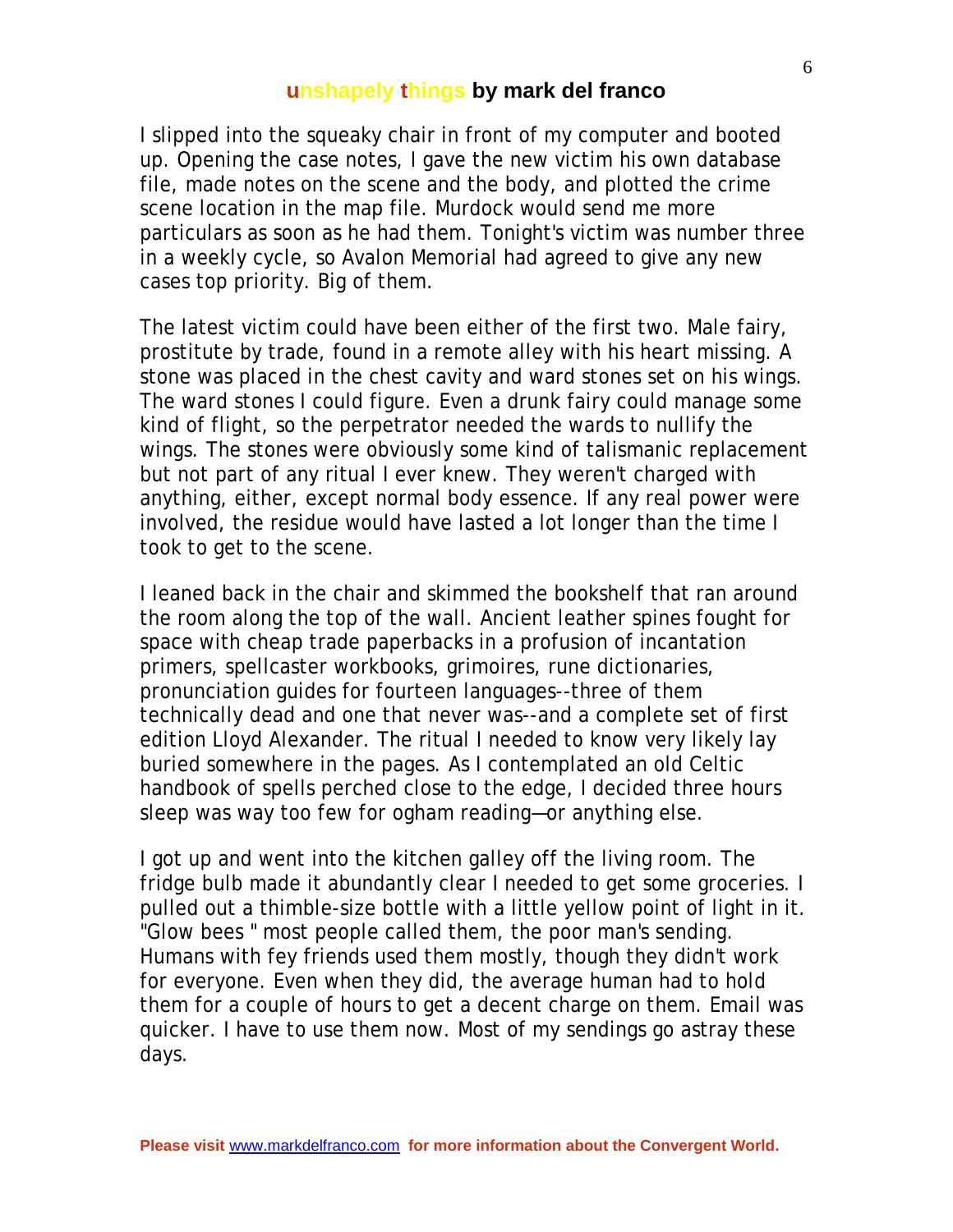I slipped it in my pocket to warm it up. By the time I got the futon open, my pants were humming. As I took the bottle back out, the little light danced up and down inside, emitting its characteristic faint buzz. Carefully, I took off the lid and cupped the ball of light in my hands. I brought my hands to my lips, and said, "Stinkwort. The Waybread. Noon." Opening my hands, the glow bee shot up and hovered a moment, then popped through the window.

I crashed on the futon and was asleep before the morning news began. Four hours later, I was seated in The Waybread, eating lunch for breakfast. A Chinese couple had opened the place a few years back, hoping to tap into the elf market. They didn't know honeycomb pie from scallion pancakes, but the burgers were pretty decent. It catered mostly to teenage tourists on a day jaunt to the bad-ass part of town. I liked it because I wasn't likely to run into anyone I know. Most of the friends I had left had better taste.

Noon came and went. I sat twiddling a coffee straw and watching the completely human crowd. Every time the door opened, their heads would bob up only to return to their plates without a wing or pointy ear sighting. No one bothered me. Druids aren't obviously different. We look human but have more sensory abilities and, of course, can tap into essence. After another twenty minutes, my bladder would no longer stand being ignored. I went to the restroom.

I was just about to take care of business when a voice over my head observed, "At least you're not sitting down. "

Above me twelve inches of loincloth-clad flit hovered, tawny-colored arms crossed, face pinched, wings spread in dark pink anger. "Stinkwort, what the hell took you so long? " I asked.

He moved down in front of my face. "Me? It's about time you came in here. What the hell were you thinking sitting out there with all those people? How long do you think it would have been before that bunch started with the cameras? You think I have nothing better to do than pose for some human? "

"Sorry. I was hungry. " I looked down, then back up. "Um, can you give me a sec? "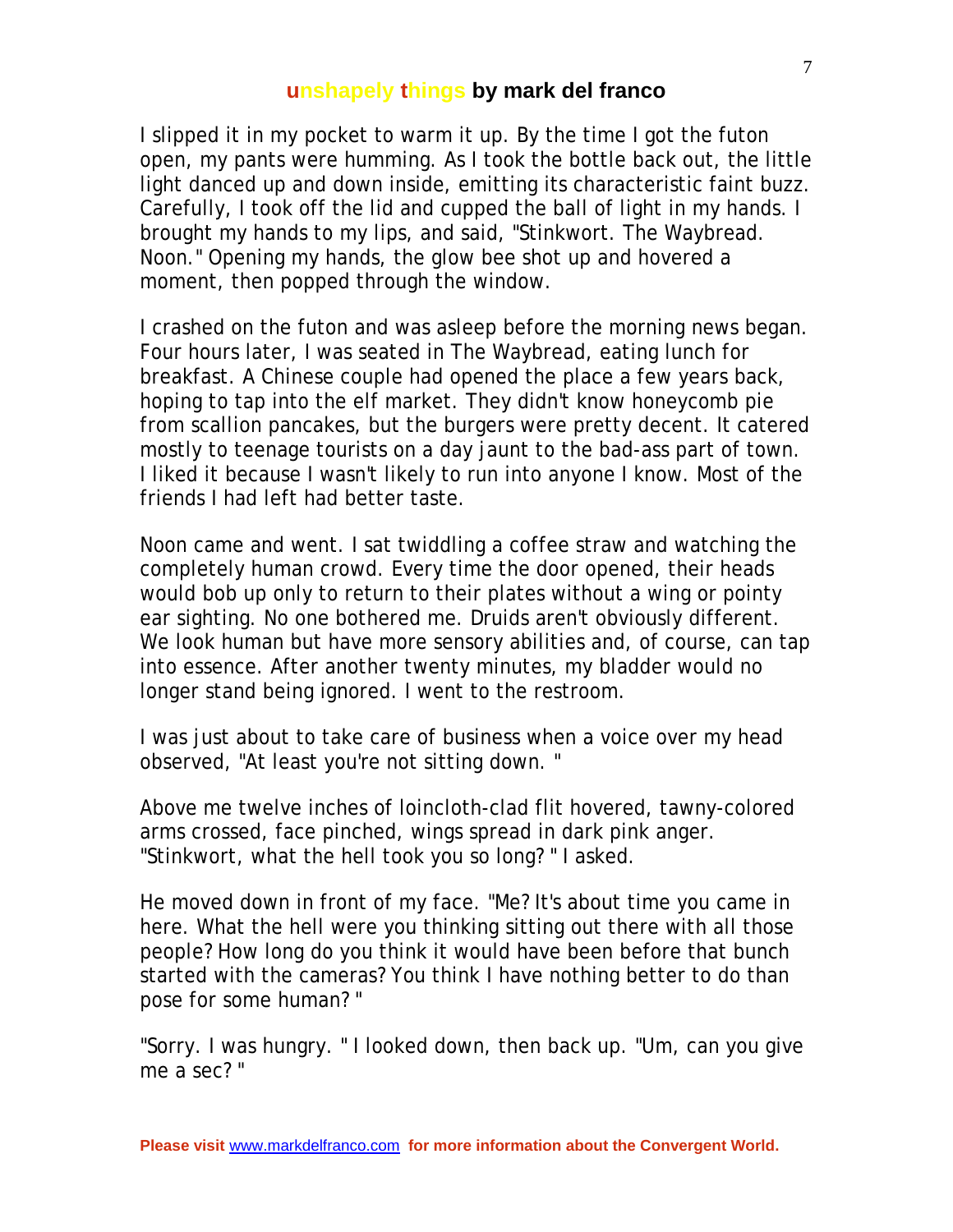Stinkwort glanced down and flipped his shaggy blond head with scorn. "Fine. I'll be in the alley. " He winked out. He winked back in. "And stop calling me Stinkwort. " He winked out again.

True to his word, I found him sitting on a crate in the narrow passage behind The Waybread. He hovered up as I came out the back door so that we were able to face each other. He was still pretty angry. "So what do you need, oh great and powerless one? " I frowned. "That's pretty low even for you, Stinky. "

"Call me Joe, " he said. "If you can't keep that straight, I'm out of here. "

Nothing amuses me more than an angry flit. They try so hard to be menacing, an oxymoron when it involves wings that are blue or yellow or, in Stinkwort's case, pink. Especially pink. He had a point though. Stinkwort is an awful name. Whatever his mother was thinking when she gave it to him, she's keeping it to herself.

"Okay, Joe. I'm sorry. About the restaurant. About your name. About what I just paid for lunch. Can we call it a truce? "

He stared at me a moment, long, bushy eyebrows hanging over glittering eyes. Then he did the smile, the one that keeps on going from ear to ear. "What can I do for you, Connor? "

"I need some help on these fairy murders. " Joe blanched, hovering back in fear. "Wait! " I said, "Don't bug out on me! " Flits can be so, well, flitty.

He paused, looking at me suspiciously. "What can I do about it? "

"A flit was at the last murder, maybe the others, " I said, before he changed his mind. "Have you heard anything? "

He kept looking at me, a sour expression on his face. "That's all anyone's talking about. "

"But have you heard anyone say they were there? "

He shook his head. "No one would say so if they were. If the murderer can kill one of the Dananns.... " He left the rest unsaid, surprisingly.

**Please visit** www.markdelfranco.com **for more information about the Convergent World.**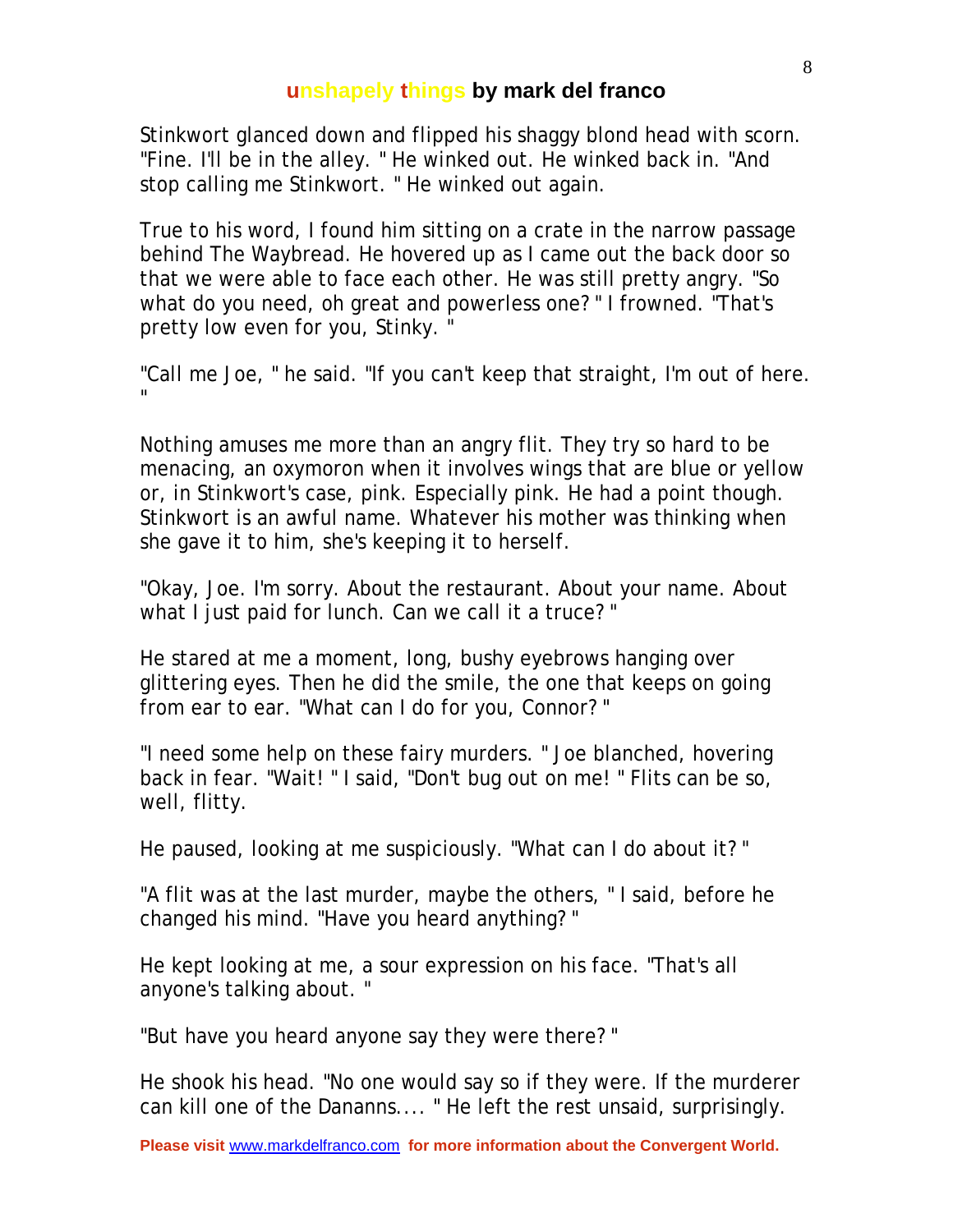Most of the fairy folk think their own special people are the best of all possible fairy, all the others a sad imitation to be tolerated and pitied. Flits, especially, can be sensitive about their place in the universe. For Joe to come close to admitting that killing a Danann fairy is harder than killing a flit showed how shaken up he was.

"I know a flit was at the most recent one, " I said again. "I don't know if it was with the victim or the murderer, but it's the only lead I've had. "

"No flit would stand by for murder, " he said. He scowled again. "Did you say 'it'? "

"Okay, given, " I said. "But I don't know if he or she knows the murderer and stumbled upon him in the act this time, or if it was a friend of the victim. "

Joe considered for a moment, tapping his chin. "Everyone's upset. People are talking of hiding 'til it's over. " He pursed his lips then. "You said 'it' again. "

I smiled my best you're-the-best-Joe smile. "But you know people, right? People who would know of an upset flit? "

"I just said everyone's upset. What are you, deaf now, too? "

"Well, maybe someone who's upset in a different way. Like maybe someone who saw something. Look, if it's out of your league, Joe, I'll understand. I can try and find someone else. "

He did this funny little annoyed dance. "I didn't say I couldn't find out. "

I beamed at him. "That's great, Joe. If you hear anything that might help, let me know. "

He studied me for a moment, eyeing me up and down. "So, how are you feeling? "

I shrugged. I knew what he was asking. "The same. No change. "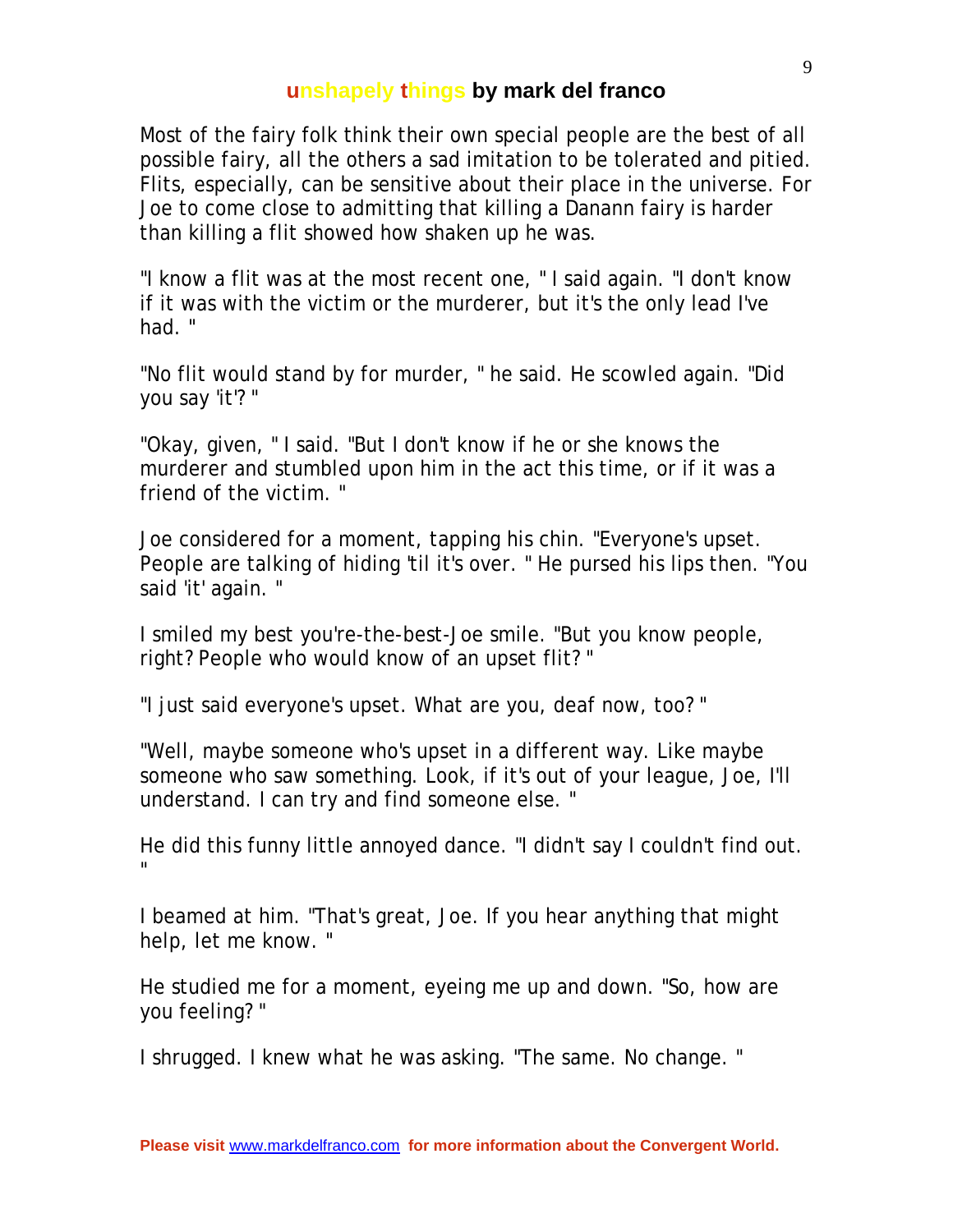He nodded absently, trying not to show too much concern. Joe was at the hospital when I woke up from the accident. He peered up the alley as though something very interesting were happening in the next trash heap. I didn't see anything, but flits look at the world differently. "I haven't seen you around. I was wondering what you were up to, " he said.

"Sulking, " I said with a smirk. I was pretty sure he was lying. For all I knew, Joe could have been ten feet behind me for weeks, and I wouldn't have known. He never stays away for long. Actually, I should say he never hides from me very long. I realized years ago that he watched me a lot. He's pretty good at staying out of sight, but every once in a while he makes an oblique reference to something in my life for which I didn't think he'd been present for. His clan was from the west end of Devon in the old country--old, as in most of them were originally from Faerie--and those folks tended to attach themselves to families. I've known him since I was a kid, and I know he knew my parents before that. Besides, his favorite cookies always disappear out of my apartment, and I rarely eat them.

Joe huffed a little. "You should go dancing, " he said. He winked. "I could set you up with a date. "

I did laugh then. It was an old joke between us. The last time I let Joe fix me up was high school. I spent two hours with a troll who talked all the way through Star Wars. "I'll work that department on my own, thanks. "

He kept glancing up the alley and getting twitchy. Too exposed probably. "Well, look, I gotta go. If a flit is involved, I'll find it. "

"Thanks, Joe. Um, did you say 'it'? "

He barked at me like a dog and winked out. People who don't have much exposure to flits think it's some incredibly marvelous interaction. They're just people though. A little eccentric, maybe, but still just people who happen to wink in and out of sight. And they're harder to reach than someone without call waiting. If they don't want to talk, they don't, and they're not just a little bit paranoid. But then, if I were less than a foot tall, I'd be careful where I went, too.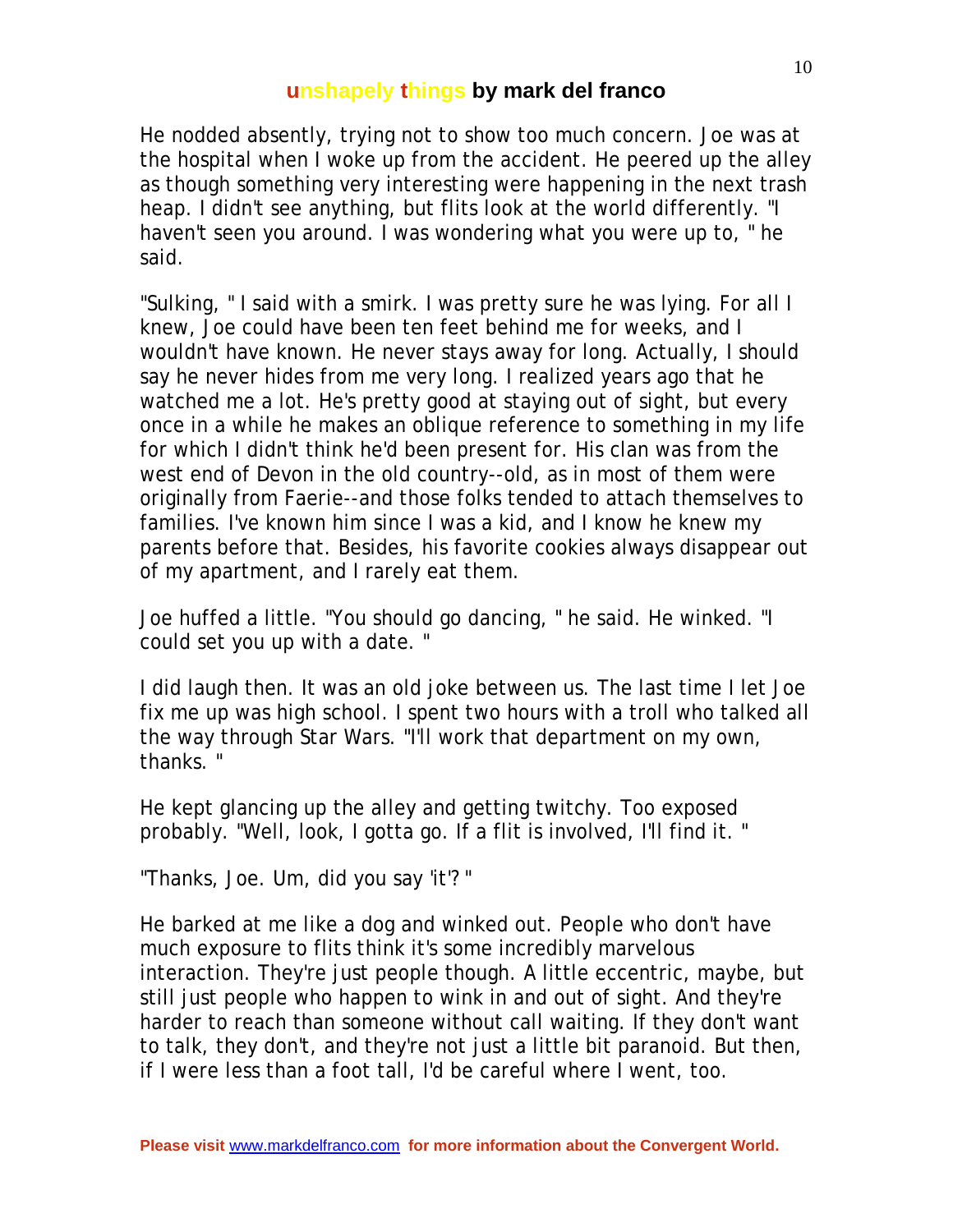I strolled up the alley to Old Northern Avenue, the main drag of the neighborhood. Most people called it the Avenue, but if you lived in the Weird, you earned the right to facetiously call it "Oh No " in casual conversation, because that's what the uninitiated often say when they get in over their heads down here. Thirty or so years ago if someone said an entire residential neighborhood of sorts would be thriving on the waterfront in this part of town, you would have said they were crazy. An odd mishmash of warehouses and parking lots had turned into loft apartments and new, albeit sometimes indecipherable, businesses. Most of the property is owned by dwarf syndicates who thought they'd make a killing if the state built a new tunnel access to the airport on the other side of the harbor. But, as usual, the syndicates got a little too greedy and started renting out space to the fey folk to increase their profits in the meantime. Before they knew it, tenant unions cropped up and killed the tunnel plans. Now the dwarves are stuck with the property. Eviction isn't much of an option for them since many of their tenants have a penchant for turning them into stone when negotiations get nasty. It's illegal, of course, but the city doesn't have the money or the ability to trace every spell cast in a rental dispute. So the dwarves content themselves with raising rents whenever they can. They pretty much have a stranglehold on the construction business in the area, though, so I guess it all eventually balances out for them.

Banners in red and yellow and orange fluttered from wires hung across the Avenue as far as I could see. Even the streetlights had giant sunshaped pinwheels spinning on top of them. Midsummer's Day was just a couple of weeks away. Fey folk and wannabes and hangers-on would descend on the Weird like a druid fog and dance and drink until beer came out their noses or they were arrested, whichever came first. Absolute madness would take possession of the entire neighborhood for twenty-four hours. It's a week of Mardi Gras insanity crammed into a day.

The Avenue was fairly empty. Morning is not the favorite time of day in this part of town. It's after lunch that business starts to pick up. I opened a newspaper box on the corner and grabbed a copy of Weird Times, the local rag. TUESDAY KILLER STRIKES AGAIN the headline screamed. I stifled a groan. It didn't take Sherlock Holmes to notice the timing of the murders, but I hated when the press gave criminals catchy monikers. For the rest of the case, I wouldn't be able to not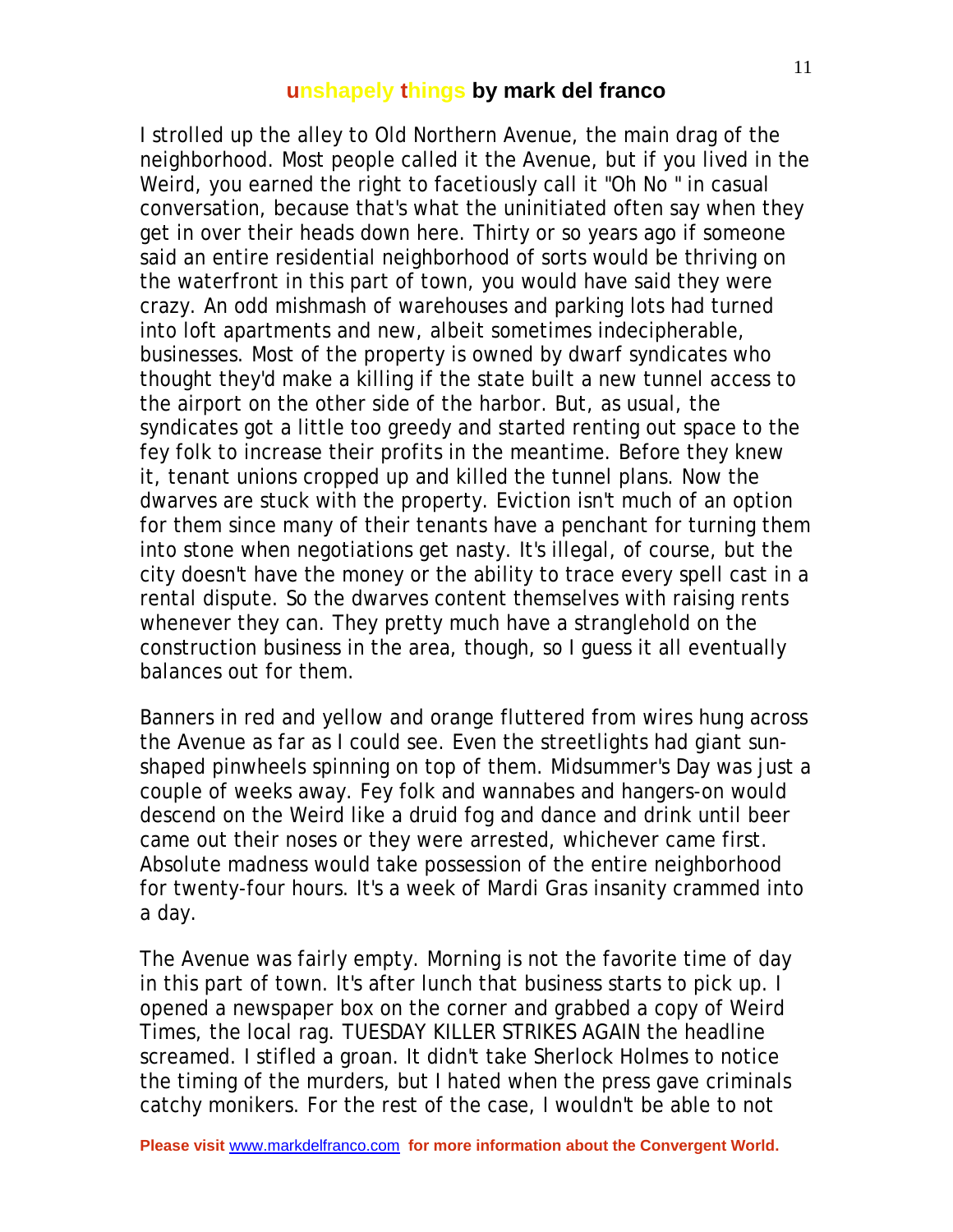think of this psycho as the Tuesday Killer. I scanned the article and was relieved to see that not all the evidence had gotten out yet. Everyone knew the victims were fairies and the hearts were missing. Given the weekly time frame that was developing, even a novice could tell some kind of ritual was being played out. The reporter speculated about a couple of theories, all of which I had thought of after the second murder and discarded five minutes later. No mention was made of the stones. They were the one thing Murdock and I had managed to keep quiet, and so far it seemed to be working.

The day after a crime is one of the best times to hit up sources for dirt before they calm down and realize they can barter their information for higher prices later. Given the lives the victims led, it was still too early to find their associates. Murdock wouldn't have a file on the latest victim for me yet, and I prefer to do book research at night. That left running things down the old-fashioned way.

I crossed the Avenue and cut down a small side street. Calvin Place is just a little connector street between two main drags. In better days, it had no better days. Time was marked by small service establishments that went in and out of business with the change of year. Near the middle of the north side sat one shop that had remained in place for decades with a single owner. Its wooden facade had turned ashen from lack of paint and the large plate-glass windows were so soot-stained you couldn't see inside. The sign that ran the length of the building had been installed sometime in the 1950s and hadn't been updated since: BELGOR'S NOTIONS, POTIONS, AND THEURGIC DEVICES. Half the letters were missing and a newer, metal sign had been nailed just under it: CHECKS CASHED. As I opened the door, a little bell fixed to the inside rang mournfully.

At first glance, dust seemed to be the major item for sale. The space was crammed with wooden bookcases rising twelve feet high, leaning toward each other in the dim ochre light as though browsing each other's wares. Yellowed boxes with faded names, blue glass jars with odd shapes, old hardcover books with no titles, and innumerable rocks, crystals, and baubles filled the shelves in no discernible order, most everything covered with the detritus of time. Here and there the subtle hint of something True lingered in the air, or something that was powerful at one time, but now just a faded shell of its former glory. As I moved along to the back, the unmistakable odor of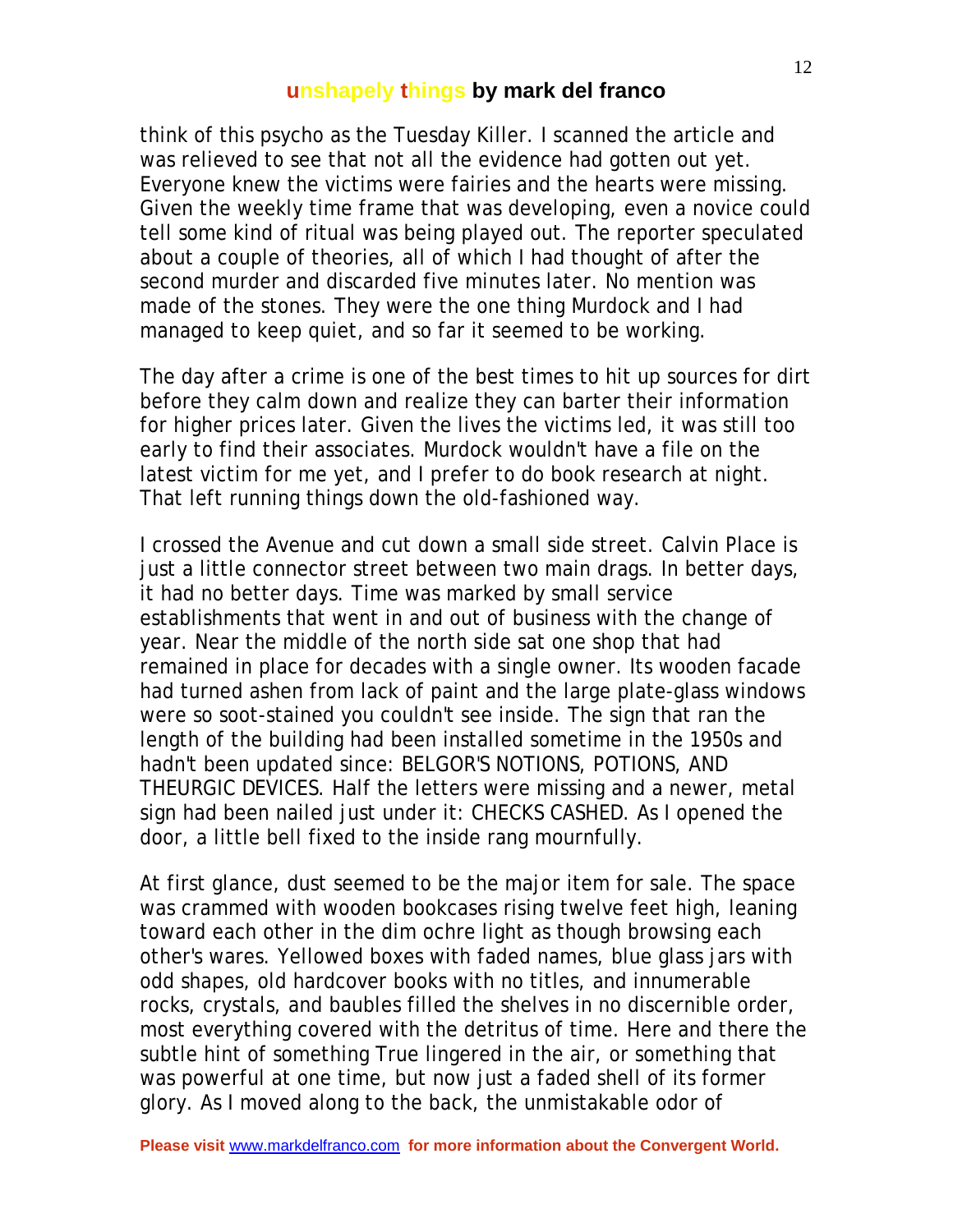unwashed elf hit me like a fist in the face. It's a lot like burnt cinnamon and not remotely pleasurable.

A curtain behind the back corner parted, and the amazing immensity of Belgor himself shifted his way ponderously into the room. No one lived in the Weird for any length of time without knowing, or knowing of, Belgor. He primarily dealt with the lower rungs of the neighborhood, which is to say considerably downmarket, operating a small numbers operation and occasionally fencing stolen goods. He kept himself low-key, just low enough to avoid any particular attention by the Ward Guild but not enough to avoid the occasional surprise visit from the Boston P.D. No one ever found anything though. I had enough on him to make his life miserable if I wanted, but as long as he feeds me decent information when I need it, I let him slide. It annoys the hell out of Murdock that I won't help put him away, but you make your compromises where you do. I try to mollify them both by coming in alone in the middle of the afternoon so Murdock doesn't have to know where I've gotten my stuff, and Belgor doesn't have to be emb arrassed by my presence in front of his late-night customers.

The obese elf rested his thick hands on the counter and his fleshy, sallow face split with a patented cold smile. He had the long, pointy ears that come with extreme age in elves and didn't bother to pluck the bristly hairs that grew out the ends. Not surprising from someone who was hygienically challenged. "Good evening, Mr. Grey. What can I do for you? "

"It's the middle of the day, Belgor. You should wash your windows more than once a decade. "

I pulled a ward stone out of my pocket and placed it on the counter. It was dead, just a short obelisk about three inches high, poorly finished in black and gray stone with just enough iron in it to make it useful for minor work. It was one of the ones found with the second victim, no different from the others that had been left behind. "Do you happen to know where this might have been purchased? " I asked.

Belgor pumped his lips at the sight of the rock, not deigning to touch it. "You know as well as I do, Mr. Grey, that this is standard off-theshelf inferior merchandise. It could have been purchased anywhere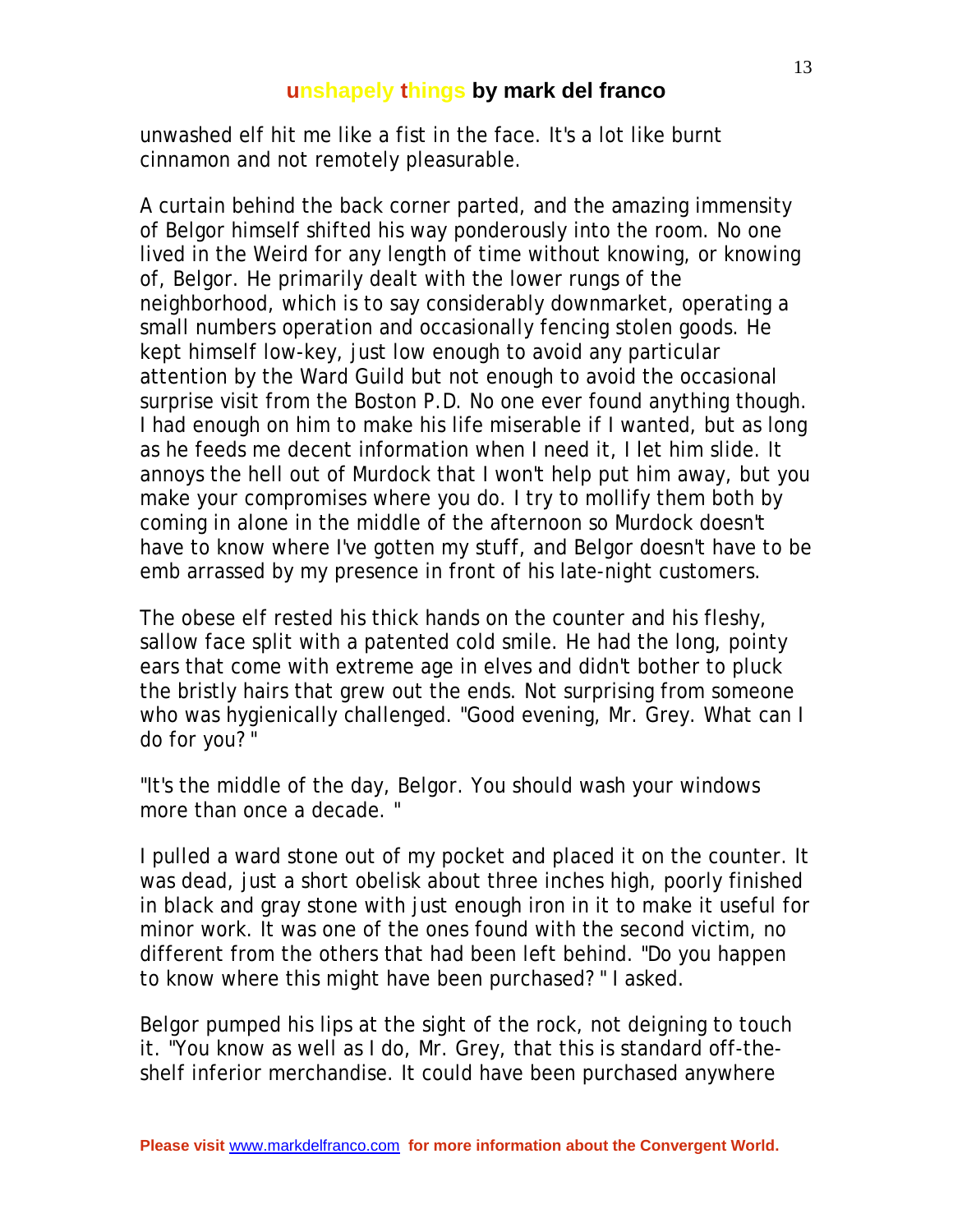between here and Southie. Most of my customers would not have the energy to overcome the flaws in it. "

He had a point. Cheap ward stones were counterproductive. It took more energy to make them work properly than a finely tuned stone. If the killer were moving through a crowd with a good charged ward, someone would be bound to notice. A poor stone, crudely charged, would slip by most people until it was needed--say, on a drunk fairy. Someone with a fair amount of ability would be able to pull it off subtly.

"Yeah, I guess you're right, " I said.

"Terrible about these murders. Have you any leads? "

I like the way he just drops that he knows I'm working. Doesn't take Belgor long to hear much of anything. "I'm following a couple of things. "

He pretended to pick dust off the counter. "I could be in a position to make a nice commission on the sale of some high-quality chargeable selenite. An odd gentleman came to visit me several months ago inquiring if I had such a thing. " He chuckled and waved his hands about. "If only my humble shop could be so stocked, " he said with practiced modesty.

I did my best not to look too eager. Unless the Guild, which had agreed to do a scan on the heart stones, had let the information leak out, only Murdock that knew the stones were selenite.

"When was this? "

He pursed his lips. "About six months. I remember it was before Yule. He was about your height, and young. But at my age, everyone seems young. " Belgor tapped his nose. "My senses are not what they used to be. His essence was very odd. I thought he was an elf by first glance, but his ears were misshapen. "

"Misshapen? "

He wiggled his own pointed appendages. "Like yours. "